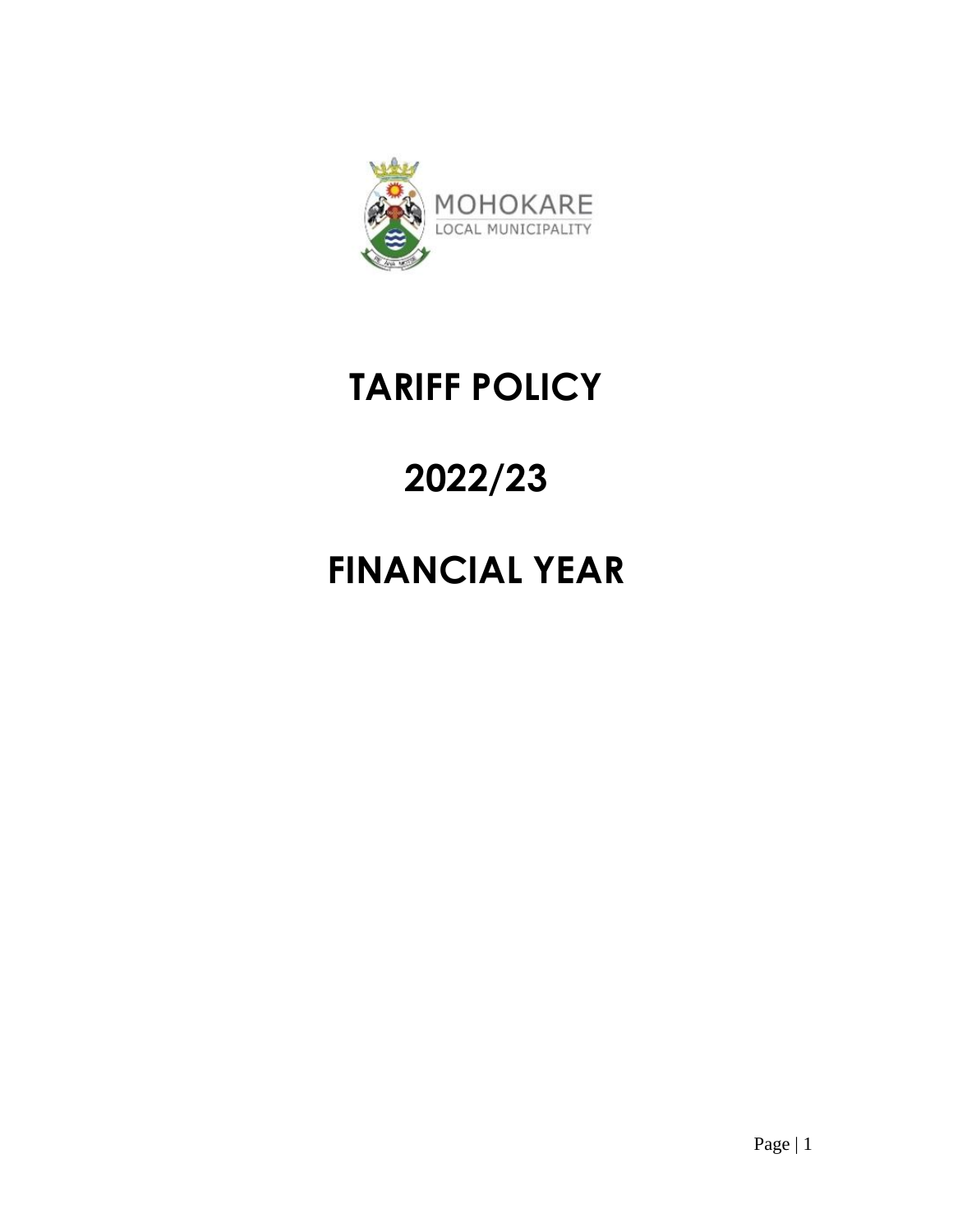# **TABLE OF CONTENTS**

| <b>No</b>   | <b>Subject Matter</b>               | Page |
|-------------|-------------------------------------|------|
|             | Preamble                            | 3    |
| $\mathbf 2$ | <b>Definitions</b>                  | 3    |
| 3           | <b>Introduction</b>                 | 3    |
| 4           | <b>Objectives</b>                   | 3    |
| 5           | <b>Principles</b>                   |      |
| 6           | <b>Classification of services</b>   | 4    |
|             | <b>Policy proposal</b>              | O    |
| 8           | <b>Tariff determination process</b> | 8    |
| 9           | <b>Policy review</b>                | О    |
| 10          | <b>Annexure: legal requirements</b> |      |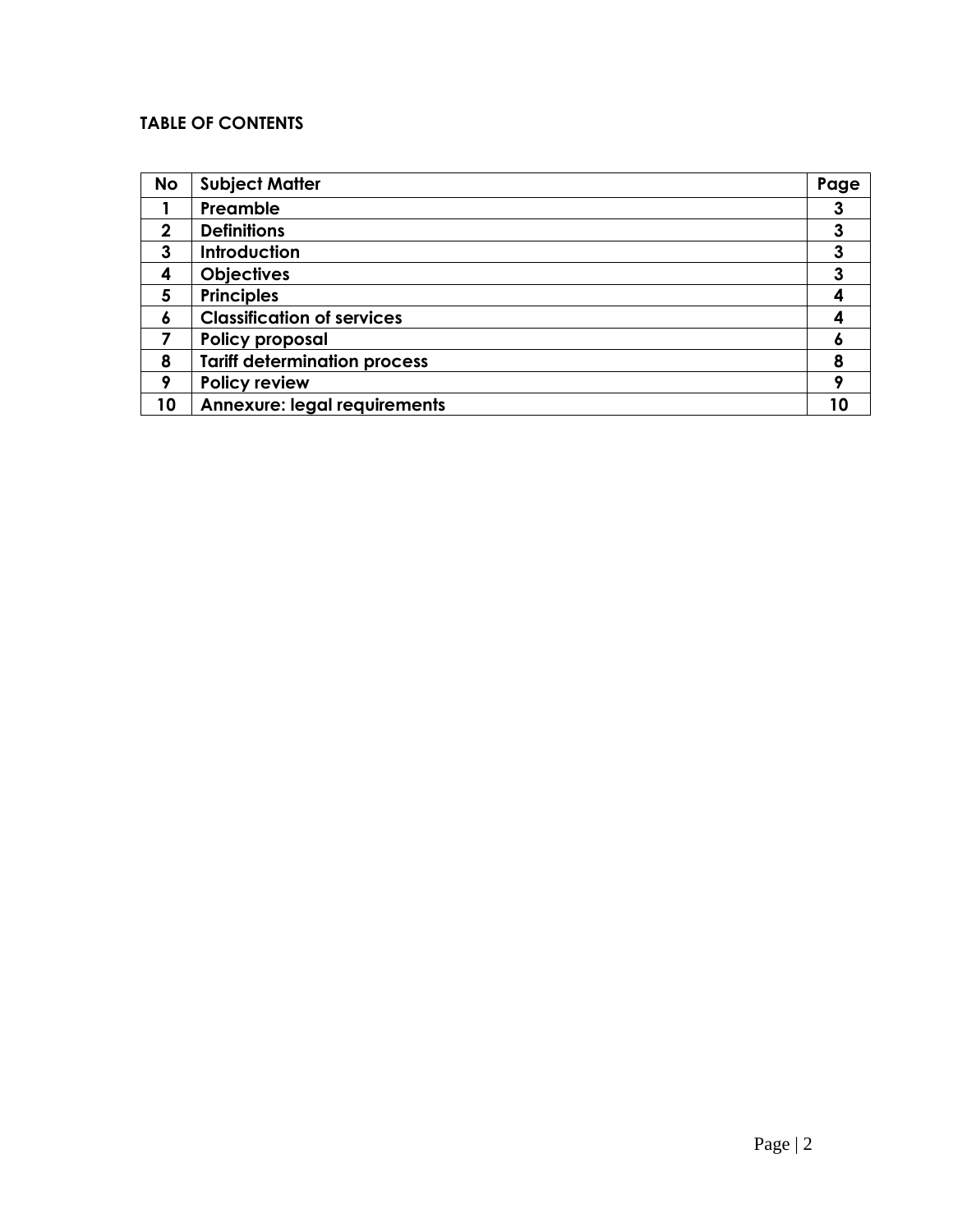#### **1. PREAMBLE**

In terms of Section 62 (1) of the Municipal Finance Management Act (MFMA) the Accounting Officer of a Municipality is responsible for managing the financial administration of the municipality and, in terms of Section 62 (1) (f), must for this purpose take all reasonable steps to ensure - "that the municipality has and implements a tariff policy referred to in Section 74 of the Municipal Systems Act" (MSA).

In giving effect to S74 (1) of the Municipal Systems Act, the municipality adopts the following as the framework tariff policy within which the municipal Council must adopt various policies.

# **2. DEFINITIONS**

In this policy:

**"municipal area"** means the area in respect of which the municipality has executive and legislative authority as determined by the Constitution and the National legislation and the area as demarcated by the Demarcation Act (Act 27 of 1998);

**"municipal council"** means a municipal council referred to in Section 157 of the Constitution and for this by-law includes a municipal local council and a municipal district council, as the case maybe;

**"poor household"** means those households in the municipal area living in the property with a municipal valuation under R120 000;

**"tariff policy"** means a policy on the levying of fees, rates or taxes for the municipal services provided by the municipality itself and that complies with the Municipal Systems Act 2000 (Act 32 of 2000);

**"the Act"** means the Municipal Systems Act 2000, (Act 32 of 2000) (MSA).

#### **3. INTRODUCTION**

One of the primary functions of a local authority is to provide services to the people residing within its municipal area. The funding of these services is made possible by levying property rates, charging for municipal services rendered and levy collection through business levies. Tariffs represent the charges levied by Council on consumers for the utilization of services provided by the Municipality. These are calculated dependent on the nature of services being provided or recover part of the costs or bring about a surplus that can be utilized to subsidise other non-economical services.

# **4. OBJECTIVE**

The objective of the tariff policy is to ensure that:

- 4.1. The tariffs of the Municipality comply with the legislation prevailing at the time of implementation.
- 4.2. The Municipal services are financially sustainable, affordable and equitable.
- 4.3. The needs of the indigent, aged and disabled are taken into consideration
- 4.4. There is consistency in how the tariffs are applied throughout the municipality.
- 4.5. The policy is drawn in line with the principles as outlined in the Municipal Systems Act.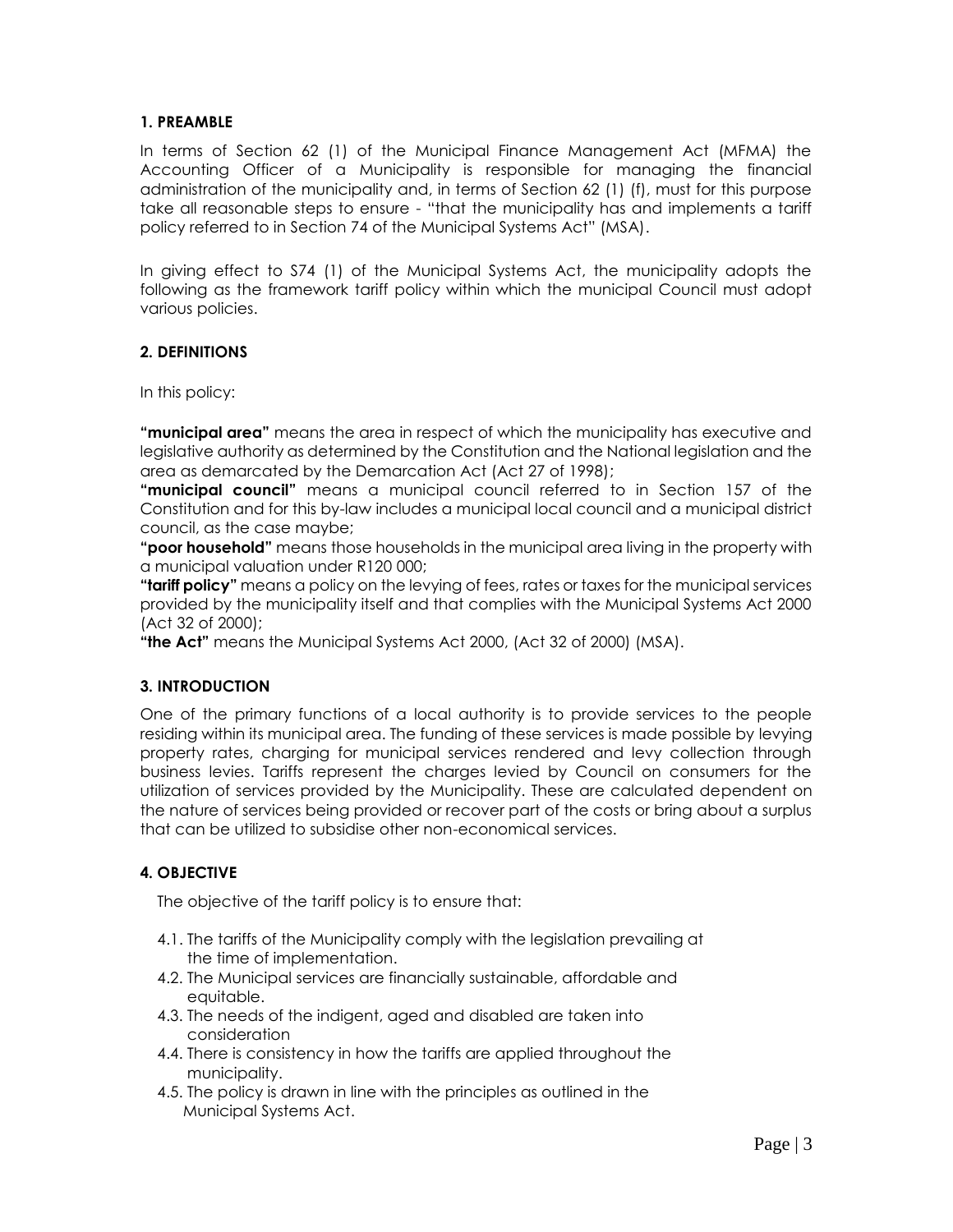# **5. PRINCIPLES**

 In terms of the **S74 of the MSA**, the following **principles** should at least be taken into consideration when formulating a **tariff policy,**

- 5.1. The users of the municipal services should be treated equitably in the application of tariffs.
- 5.2. As far as practically possible, consumers should pay in proportion to the amounts of services consumed.
- 5.3. All households, with the exception of the poor (indigent), should pay the full costs of services consumed. Poor households must have **access to at least a minimum** level of basic services through:
- 5.3.1. Tariffs that cover the operating and maintenance costs,
- 5.3.2. Special lifeline tariffs for low levels of use or consumption of services or for basic levels of services, or
- 5.3.3. Any other direct or indirect method of subsidization of tariff for poor households.
- 5.4. Tariffs must include the cost reasonable associated with rendering the service, including capital, operating, maintenance, administration, replacement and interest charges.
- 5.5. Tariffs must be set at a level to facilitate financial sustainability of the service, taking into account subsidisation from sources other than the service concerned.
- 5.6. Provision may be made in appropriate circumstances for a surcharge on the tariff for a service.
- 5.7. Provision may be made for the promotion of **local economic development** through a special tariff for categories of **commercial** and **industrial** users
- 5.8. The economic, efficient and effective use of resources, recycling of waste and other appropriate environmental objectives must be encouraged.
- 5.9. The extent of subsidisation of the **poor households** and other categories of users should be fully disclosed.

In terms of S74 (3) of the MSA a tariff policy may differentiate between different categories of users, debtors, service providers, services and geographical areas, as long as the differentiation does not amount to unfair discrimination. In order to give full effect to this section, Section 75 (1) of MSA provides for the municipal council to adopt by-laws.

#### **6. CLASIFICATION AND PRICING STRATEGIES OF SERVICES**

There are basically three categories of municipal services (i.e. trading, rate and general and housing services) which are discussed as follows:

#### **6.1. Trading Services**

These services are defined as services whereby the consumption of the service is measurable and can be accurately apportioned to an individual consumer. These services are hence managed like business. The tariffs for these services are budgeted for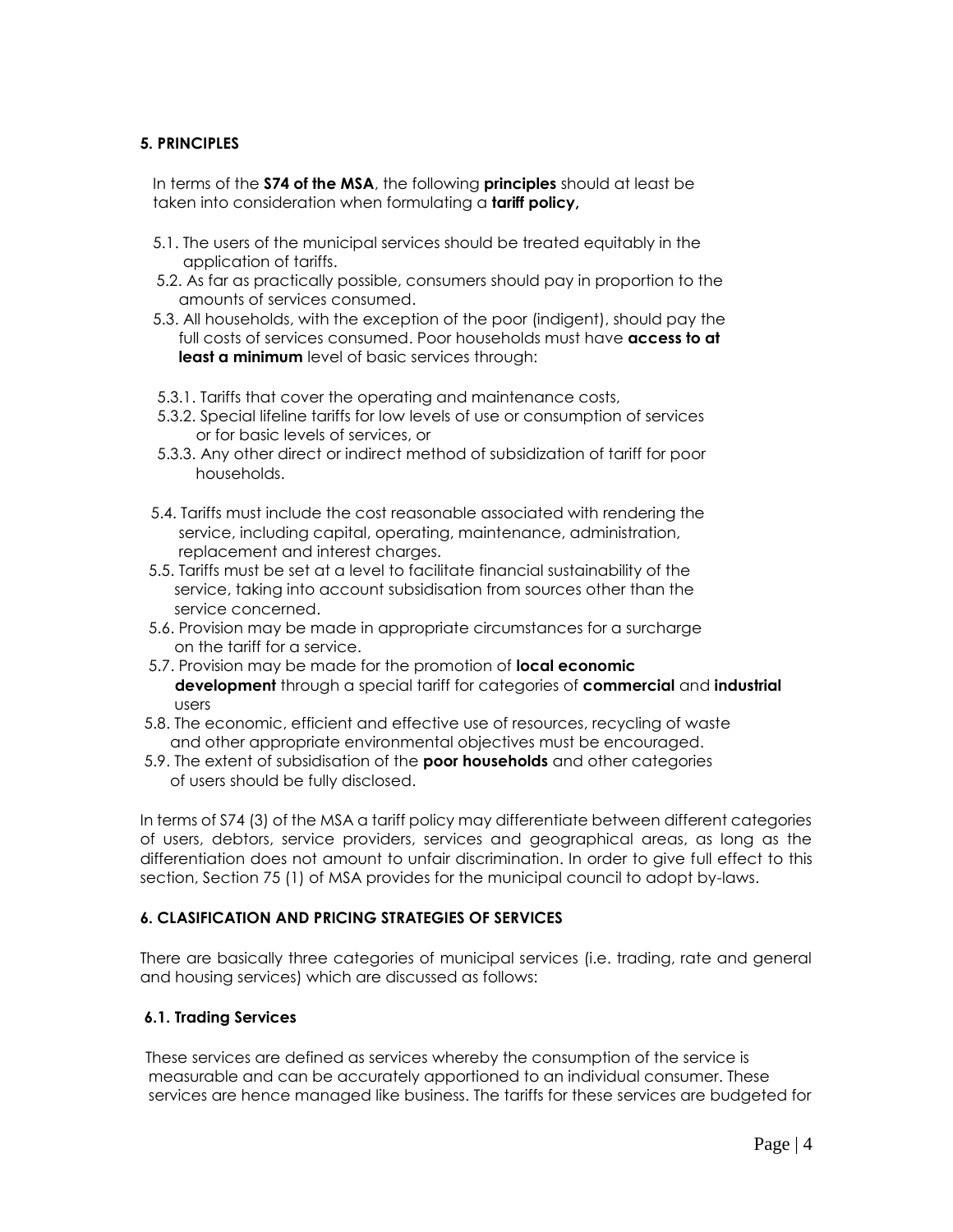in such a way that at least a breakeven situation for the municipality will be realised. Examples of these services include **water** and **electricity**.

 The Council's pricing strategy for these services is to recover the full cost of rendering the service to the communities. For this purpose: -

- Direct operating costs e.g. salaries, allowances including overtime, materials used, repairs and maintenance, general expenses and plant and vehicle hire.
- Depreciation / capital charges based on usage, life of buildings, plant and equipment and infrastructure used.
- Financing outlays which include loan service costs.
- Allocated costs that include costs allocated through support services.

#### **6.2. Rates and General Services**

 The service is further classified into **3 categories** i.e. economic, subsidised and community services.

#### **6.2.1. Economic Services**

 These are services for which **tariffs** are **fixed** in such a way that the full cost of providing the service is recovered without incurring a **surplus** or **deficit** e.g. trade effluent includes commercial and industrial refuse removal. The consumption of an economic service can be measured or determined with reasonable accuracy and apportioned to an individual consumer. Whilst they are also managed like business, the tariffs for these services are normally determined in such a way that user charges cover the cost of providing the service.

These costs can be determined as follows: -

- Full cost of providing the services as explained in 6.1 above.
- The rate per unit is based on projected usage.

#### **6.2.2. Subsidised Services**

 These are services for which tariffs are fixed in such a way that at least a portion of the cost of providing the service can be recovered. The consumption of these services can be determined reasonably, accurately and can be apportioned to individuals and consumers. However, if the tariffs for using this service were based on its real cost, nobody would be able to afford it. In most cases not only would the consumer benefit from using the service, but also other persons.

 Therefore, **user charge** is payable for using the service, but the **tariff is much lower** that the **real cost of providing the service**. These services include fire-fighting, approval of building plans and the construction of buildings, leasing of municipal facilities, selling of burial sites and certain town planning functions.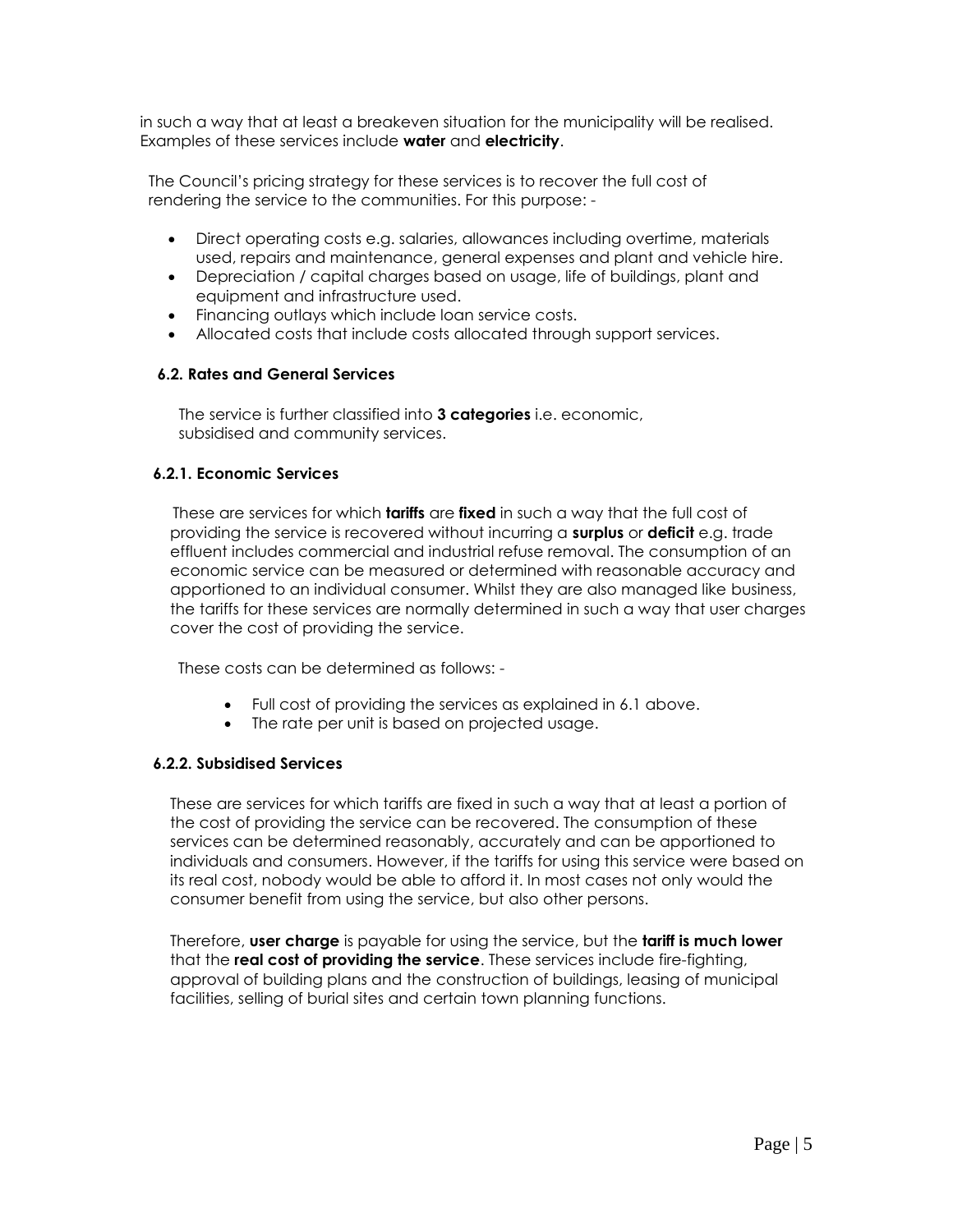#### **6.2.3. Community Services**

 Community services are those services for which the Council is unable to accurately determine the **consumption** and hence apportion to **individual** consumers. These services are typically financed by **property rates**. These services include the operation and maintenance of roads and storm water drainage systems, the establishment, management and maintenance of cemeteries and traffic regulation. In addition to the above services domestic **refuse** and **sewage removal** is also a community service provided directly to all the residents and for which costs form part of a balanced budget. The municipality also provides support services such as committee services, records and archives, financial management accounting and stores, occupational health and human resource management, which are financed through property rates.

# **6.3. Housing and Hostel Services: -**

 These are usually grouped into **3 categories**, namely, letting schemes, selling schemes and hostels. All income and expenditure transactions in respect of such schemes fall into this category and the objective of the service is to be **economic** i.e. the operating income should cover the operating expenditure.

 In additions these functions are being carried out at an agency basis as these are not deemed as Local Government functions.

# **7. POLICY PROPOSAL**

**A minimum amount of basic services must be free**. The Municipality subscribes to the policy that all poor households are entitled to a minimum amount of free basic services. A basic service is a service that is necessary to ensure that an acceptable and reasonable quality of life and, if not provided, would endanger public health or safety of the environment. These services include:

- Potable water
- Domestic waste water and sewage removal
- Domestic refuse removal
- Electricity, and
- Municipal health service

The Council is aware that it currently does not provide these services to all residents within its municipal area. It is also aware that, more than likely, some of the services it currently provides in conjunction with the abovementioned services, may be transferred or assigned to other bodies. In the latter case, the Council commits itself to make representations and negotiate with those service providers to achieve its goal.

The Council realises that in order to achieve its goal, a minimum amount of basic services should be **free** to the poor, whilst tariffs for services above the minimum **level** of consumption **will have to be increased**. These increases are necessary to make good any shortfall resulting from free services and to ensure a balanced budget on the trading account. In order to ensure affordable services, the Council will introduce a stepped tariff structure in which consumers that use more of a service will pay progressively more for higher consumption that those who consume less of a service.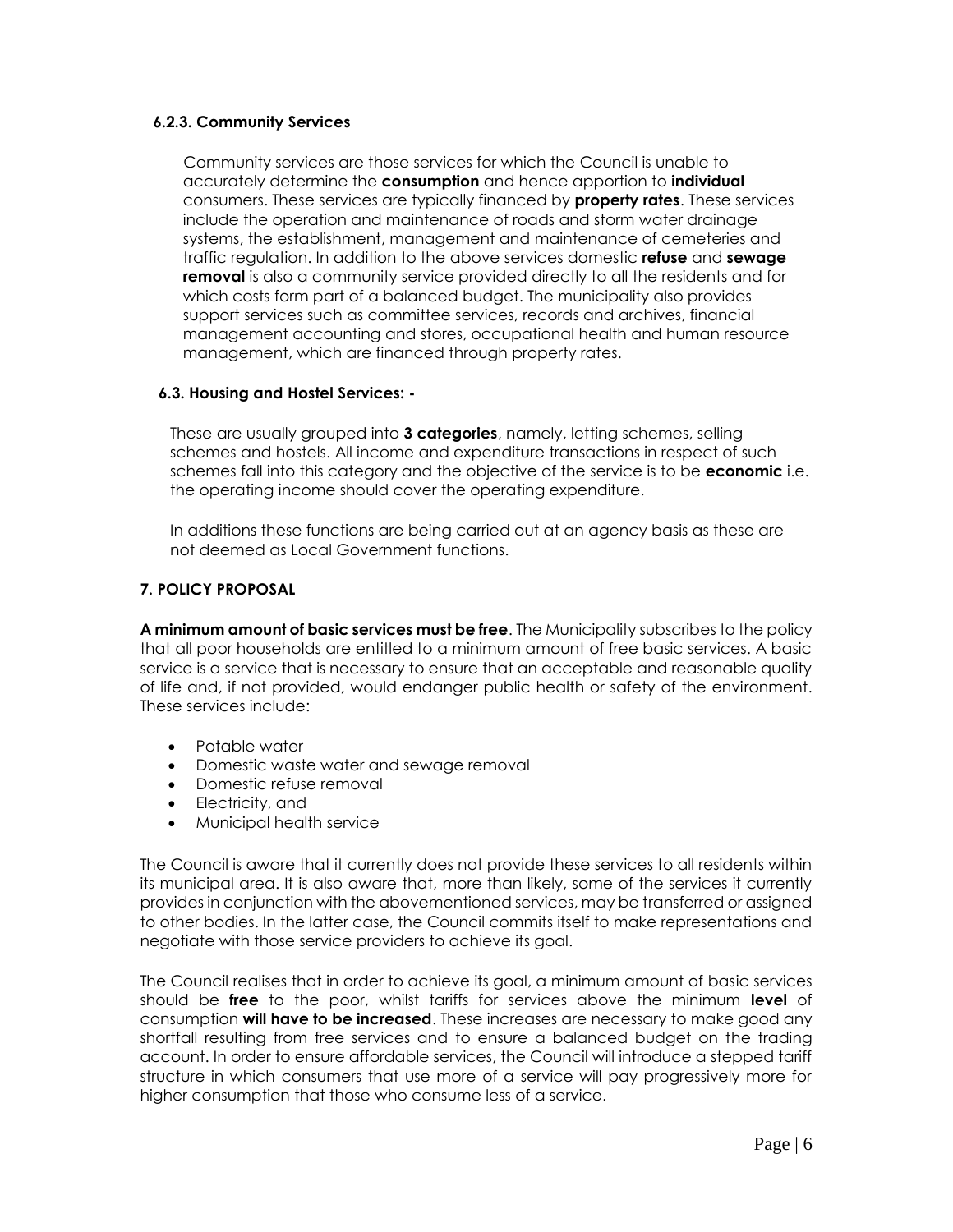The cost of approved indigent relief measures shall be as follows:

- The Municipality shall pay ESKOM/CENTLEC to provide for the first **50 kWh of electricity**.
- **Water the first 6 kl of water** and **basic charge** per month free of charge to indigents only.
- **Sewerage and Refuse**  the municipality shall further consider relief in respect of the tariffs for sewerage and refuse removal for such registered indigents to the extent that the Council deems such relief affordable in terms of each annual budget, but on the understanding that such relief shall not be less than a discount of **50%** on the monthly billed for services concerned. Such costs of indigents to be funded from the Annual Equitable Share Grant to the Council and is subject to the availability of funds from the said grant.

Categories of consumers applied to the services to be determined per category, using the following as guidelines:

- Households
- Business, Garages, Cafes, Butcheries, Offices and Workshops
- Hotels
- Abattoirs
- Churches and Crèches \*
- Boarding Houses
- Government Buildings \*
- Correctional Services
- Hospitals
- Schools
- School Hostels
- Old Age Homes
- Silos
- Roleleathunya, Matlakeng, Mofulatshepe, Rietpoort and Uitkoms
- **Municipality**

\* All Government properties, Church properties and Crèches that are categorized as residential properties on the valuation roll of the Municipality will be billed for services at residential tariffs.

#### **7.1 Introducing the "consumer must pay principle"**

 Having regard to the Council's policy on minimum amount of free basic services for all, the Council believes that consumers of services must pay for the amount of services that they use. Where it is possible to measure the consumption of services, the Council intends to install metering systems as in the case of water usage and to take into account the free service element. In this regard the Council will develop a programme to install meters in appropriate cases. Also it is the Council's policy that the tariffs for such services must include all relevant cost factors.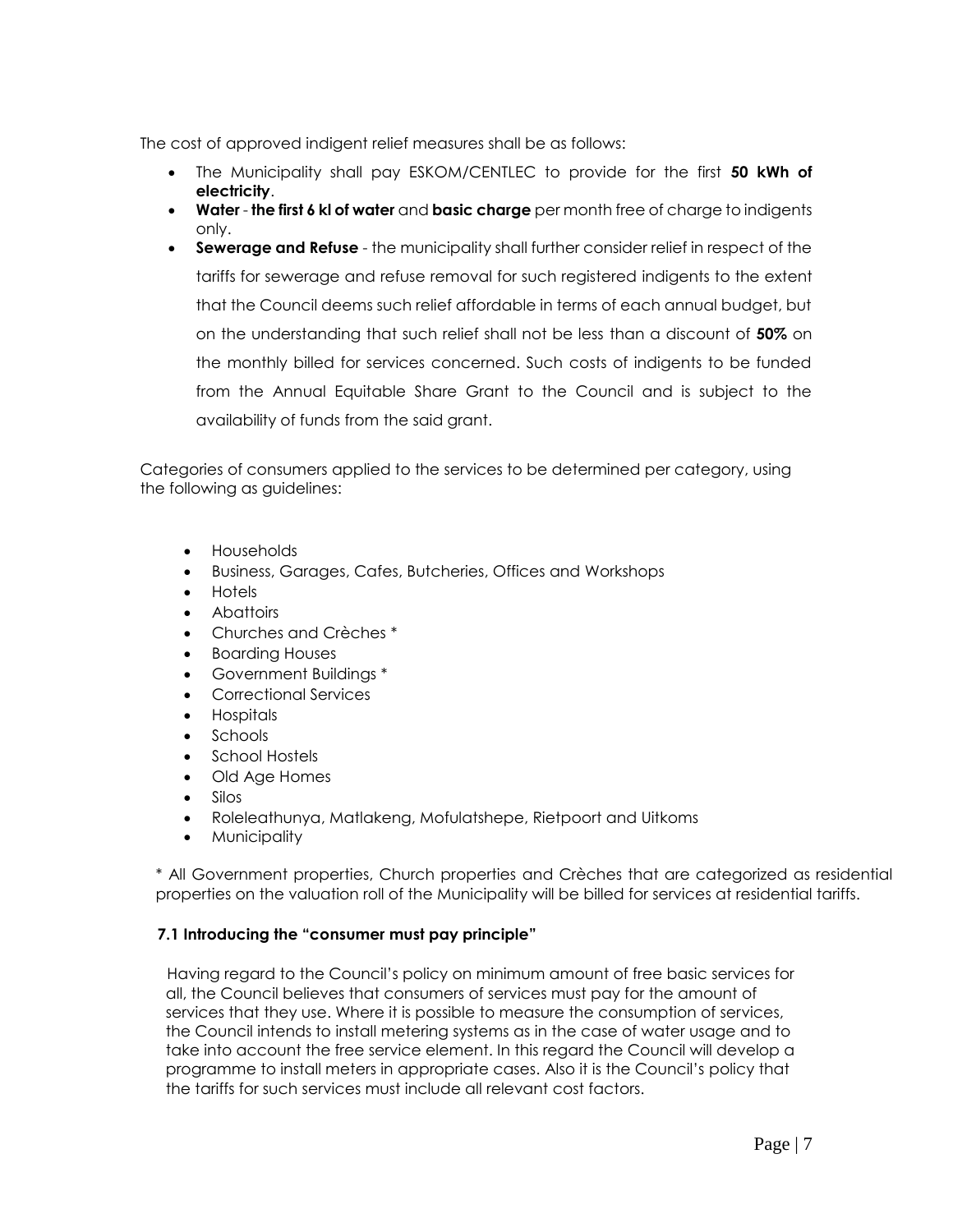# **7.2. Redistribution / Cross Subsidisation**

 It is a fact that some members of the community are better able to afford to pay for the services that they use and have the benefit of, than others are. The budget of the Municipality is an important device in ensuring redistribution within the community. Those that pay higher property rates based on the value of their properties, in fact subsidise those who pay less tax. Also, the Council uses the trading surplus it realises on the trading account to bring relief with regard property tax rates. Likewise, the Council will ensure that the cross-subsidisation occurs between and within services to further contribute to its redistribution objectives.

# **7.3. Promoting Local Economic Competitiveness and Development**

 The size of the property rates and services charges accounts presented to the local businesses, is a significant business overhead for any business enterprise in the Municipal area. The overhead of a business is one the factors that influence the price of goods and services sold by it, and therefore its probability and chances of survival. The Council will take care that the municipal accounts presented to local businesses are fair. To ensure fairness towards local business, the Council will, when it determines tariffs, take into account the desire: -

- To promote local economic competitiveness
- To promote local development and growth

# **7.4. Ensuring Financial Sustainability of Service Delivery**

 The Constitution, Local Government Municipal Systems Act 2000 and Water Services Act of 1997, require that the Municipality must ensure that the services that it provides must be sustainable.

 Financial sustainability of an enterprise will be achieved when it is financed in a manner that its financing is sufficient. The tariff for a service must therefore be sufficient to cover the cost of the initial capital expenditure required and interest thereon, managing and operating the service and maintaining, repairing and replacing the physical assets used in its provision.

 However, sustainability does not only mean that the price of the service must include all the relevant cost elements, it also means that the charges to be levied must be collected. The Council will therefore adopt and apply a Credit Control and Debt Collection policy to ensure that property rates and services charges are fully recovered.

#### **8. TARIFF DETERMINATION PROCESS**

#### **In terms of S75 (A) of the MSA Amendment Act 51/2002, a municipality may: -**

- Levy and recover fees, charges or tariffs in respect of any function or service of the municipality;
- That such fees and charges levied are passed by the municipal council with supporting vote of a majority of its members;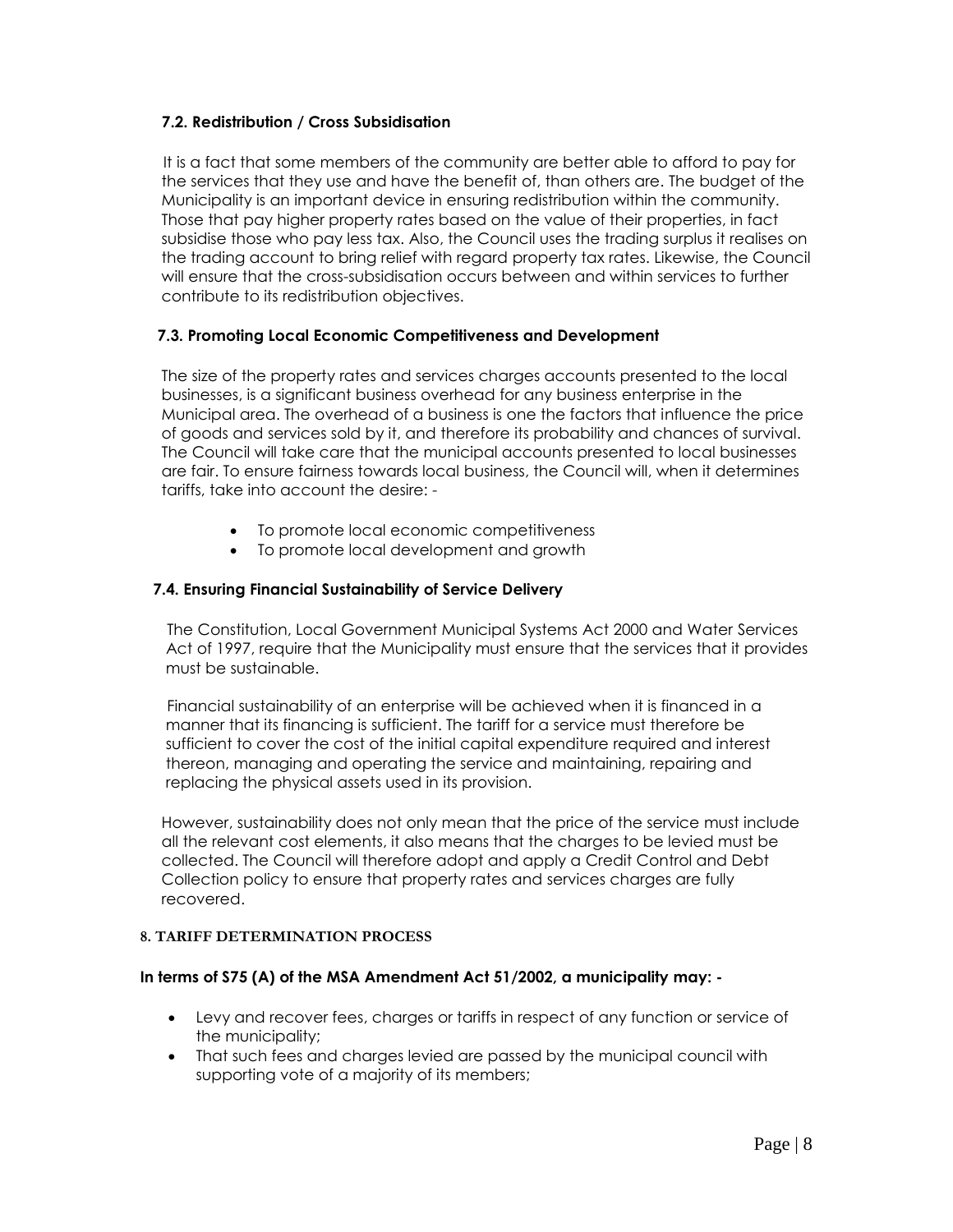The proposed tariffs will be presented to the community during Council's consultation process about the budget.

Except in special circumstances, such as significant increase in the wholesale price of goods and services, the Council purchase during a year to provide services, the Council will review its tariffs during the preparation of the annual budget in accordance with the policy stated above.

Immediately after the Council has determined or amended a tariff, the municipal manager must ensure that such tariff determination is displaced at a place installed for this purpose at all the offices of the Municipality as well as at such other places within the municipal area as she/he may determine.

The notice must state: -

- The general purpose of the resolution,
- The date on which the determination or amendment comes into operation, which date may not be earlier than 30 days after the determination or amendment,
- The date on which the notice is displayed,
- That any person who desires to object to such determination or amendment must do so in writing within 14 days after the date on which the notice was displayed, and
- That any person who cannot write may come during office hours to a place where a staff member of a municipality named in the notice, will assist that person to transcribe her / his objection.

If no objection is lodged within the period stated in the notice the determination or amendment will come into operation on the date determined by the Council. Where an objection is lodged, the Municipality will consider every objection. The Council may after it has considered all objections, confirm, amend or withdraw the determination or amendment and may determine another, on the date on which the determination or amendment will come into operation. After the Council has considered the objections it will again give notice of the determination, amendment or date as determined above and will also publish it as determined by the Council.

#### **9. POLICY REVIEW**

The policy to be reviewed annually and adopted by Council as part of the budget process.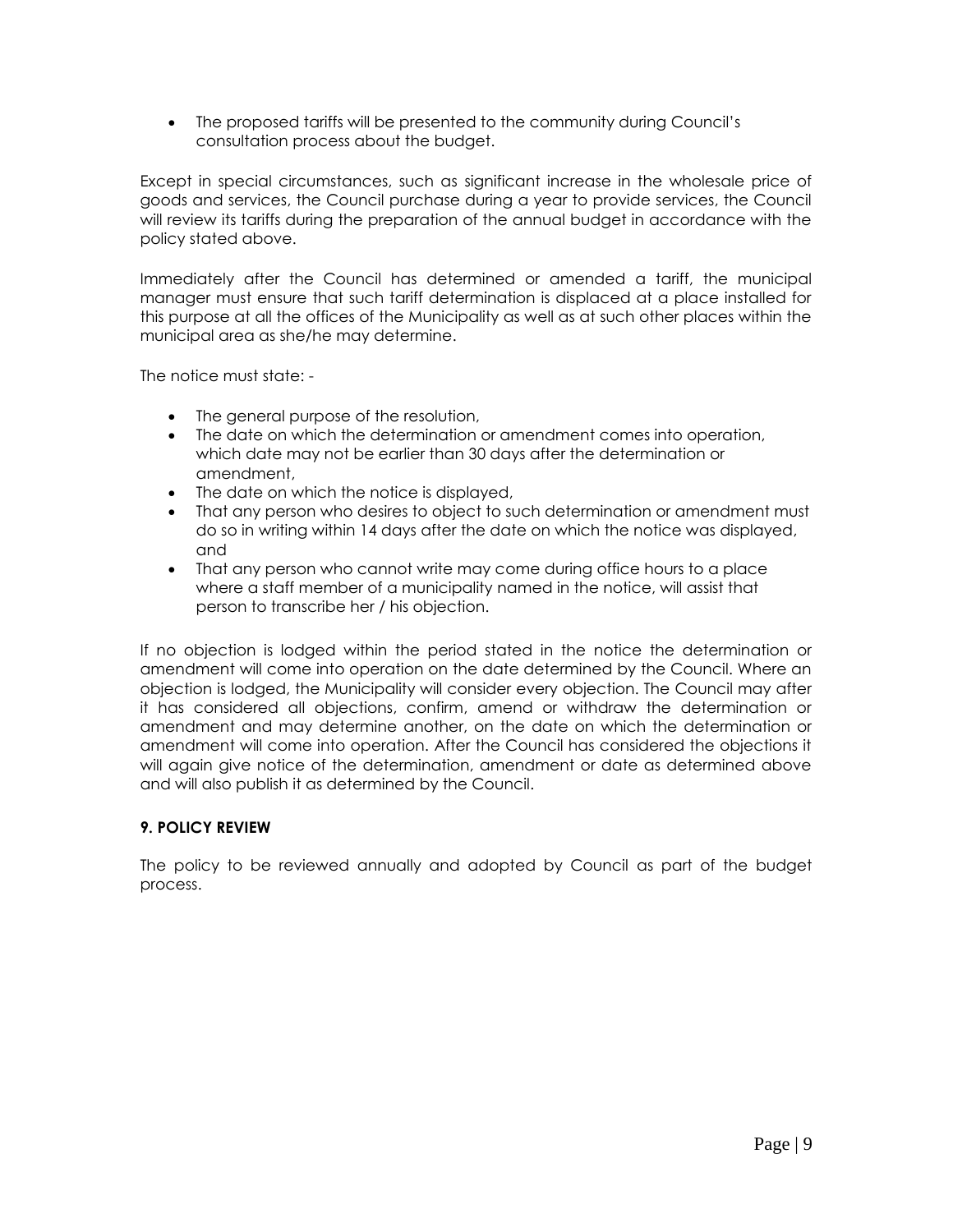#### **10. ANNEXURE: LEGAL REQUIREMENTS**

#### **SECTION I: WATER SERVICES ACT NO. 108 OF 1997**

#### *SECTION 9: NORMS AND STANDARDS FOR TARIFFS*

A municipality, in its capacity as a water services institution, must apply a tariff for water services which is not substantially different from any norms and standards which the Minister of Water Affairs and Forestry, with the concurrence of the Minister of Finance, has prescribed in terms of the present Act.

#### *SECTION 21: BY-LAW*

A municipality, in its capacity as water services authority, must make by-laws which contain conditions for the provision of water services, and which provide for at least the following (inter-alia):

- the standard of the services:
- the technical conditions of supply, including quality standards, units or standards of measurement, the verification of meters, acceptable limits of error and procedures for the arbitration of disputes relating to the measurement of water services provided;
- the determination and structure of tariffs in accordance with Section 10 of the present Act.

If the municipality, in its capacity as water services authority, has imposed conditions under which water services are provided, such conditions must be accessible to consumers and potential consumers.

If the municipality, in its capacity as water services authority, provides water for industrial use, or controls a system through which industrial effluent is disposed of, it must make bylaws providing for at least the following:

- the standards of the service;
- the technical conditions of provision and disposal:
- the determination and structure of tariffs.

# *SECTION II: LOCAL GOVERNMENT: MUNICIPAL SYSTEMS ACT NO. 32 OF 2000*

#### *SECTION 73: GENERAL DUTY*

The municipality subscribes to Section 73 (1) (a) and (c) of the Local Government: Municipal Systems Act (Act No. 32 of 2000 as amended) which -

- determines that the municipality has the responsibility,
- must give effect to the provisions of the Constitution and
- give priority to the basic needs of the local community and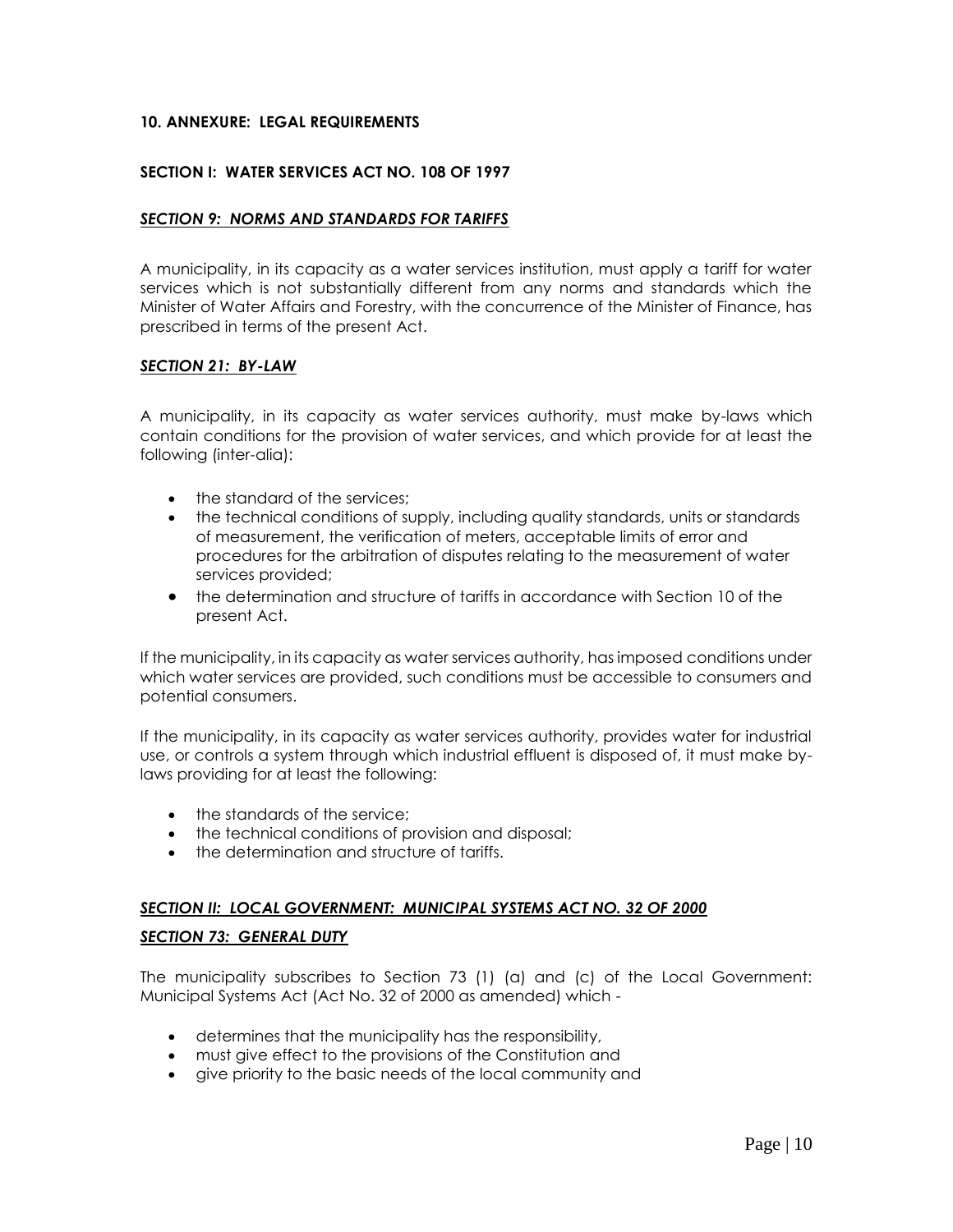also ensure that all members of the local community have at least access to at least minimum level of basic services

The services provided by the municipality must be -

- equitable and accessible
- provided in a manner conducive to the prudent, economic, efficient and effective use of available resources, and the improvement of standards of quality over time
- financially sustainable
- environmentally sustainable; and
- regularly reviewed with a view to upgrading, extension and improvement.

# *SECTION 74: TARIFF POLICY*

The municipality subscribes to Section 74 (2) (g) of the Local Government: Municipal Systems Act (Act No. 32 of 2000, as amended) which -

- determines that the municipality may make provision for the promotion of local economic development through special tariffs for categories of commercial and industrial users.
- the policy is regularly reviewed in order to try to accommodate such special tariffs for recommendation of local economic development.

The council of a municipality must adopt and implement a tariff policy on the levying of fees for the services provided by the municipality itself or by way of service delivery agreements.

Such policy must comply with the provisions of the present Act and any other applicable legislation.

Such tariff policy must reflect at least the following principles that –

- users of municipal services must be treated equitably in the application of tariffs
- the amount individual users pay for services must generally be in proportion to the use of such services
- poor households must have access to at least basic services, through tariffs which cover only operating and maintenance costs, special tariffs or lifeline tariffs for low levels of use or consumption of services or for basic levels of services, or any other direct or indirect method of subsidisation of tariffs for poor households
- that tariffs must reflect the costs reasonably associated with rendering the service, including capital, operating, maintenance, administration and replacement costs, and interest charges;
- tariffs must be set at levels that facilitate the financial sustainability of the service, taking into account subsidisation from sources other than the service concerned
- provision may be made in appropriate circumstances for a surcharge on the tariff for a service
- that provision may be made for the promotion of local economic development through special tariffs for categories of commercial and industrial users